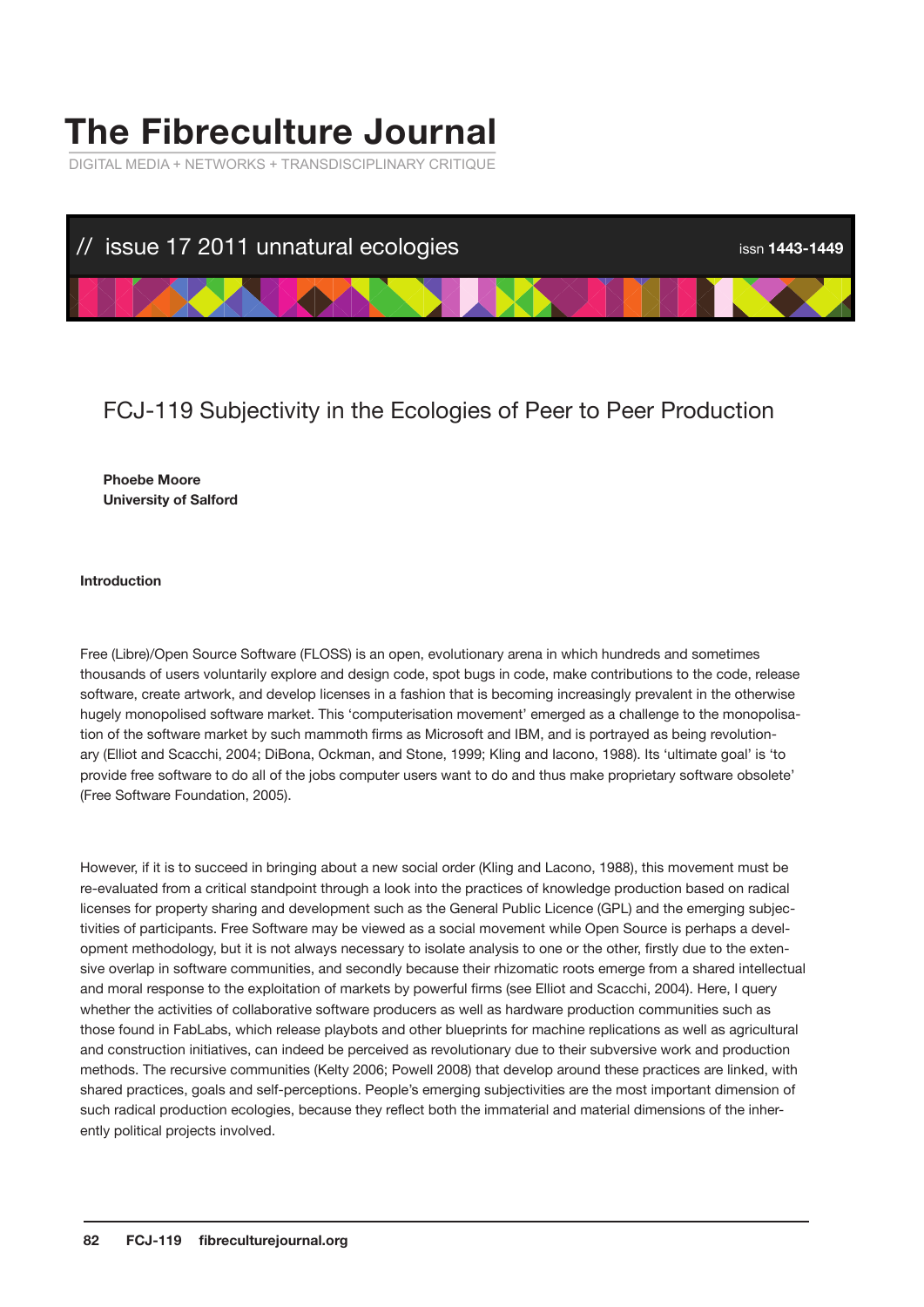Social theorists including Hardt and Negri (2001), Boutang (2008), Lazzarato (1996), and Virno (2002) discuss new technologies' appropriation of work as an immaterial and conceptual (and sometimes slavish) activity. The extraction of surplus value from work in the creative and cultural industries, as well as from any employment relationship built on new technologies, is a new and unique category of potential exploitation. This is interestingly also less bounded to the Fordist piece rate work structures of management and the wage relation. The appropriation of the self, of the hegemony of the subject involved, is part of the neoliberal capitalist project. This can also be seen in education and employment policy, as I have demonstrated in my 2010 book (Moore, 2010). There I claim that governments and the elite transnational capitalist class struggles to adapt to, and subsume, potential revolutionary factions within the knowledge and information economy. These struggles provide tensions within the P2P community likewise, as I indicate in my work with Paul A. Taylor (2009). This work analyses participants' motivations for getting involved in usually unpaid FLOSS projects when simultaneously facing the precarious world of work. In spite of these tensions, I argue here that the creative and networked industries provide the components for creating post-capitalist relationships, or if that is somewhat optimistic, at least a challenge to capitalist relationships. Explicit methods of immaterial and material production and emerging P2P ecologies are built on tenets that defy capitalism and allow subjectivities that blossom outside of the dominant models that are fraught with competition and rivalries.

At the University of Maine Law School's Fourth Annual Technology and Law Conference, Portland, Maine, Professor Eben Moglen argued that:

*Free software is an invocation for particular social purposes of the ability to develop resources in commons… it is the single way in which we have produced the most important works of Western*  intellectual achievement since the Renaissance. It is also the way in which we have managed for all *time fisheries, surface water resources, and large numbers of other forms of resource beyond human production. Free software presents an attempt to construct a commons in cyberspace with respect to executable computer code. It works. (Moglen, 2003)* 

FLOSS projects have an intense focus on open source and the collaborative 'philosophies' of free software. Yet many hardware production projects, alternative currencies, and FLOSS-related ecological and environmental activisms also share a concern for the planet's sustainable future. In the process, they rework the production of subjectivity. For example, geek publics, as emerging from community wireless projects, are another instance of a relevant oppositional subjectivity (as seen in the work of Powell [2008]).

This article, then, is about the subjectivities of people involved in peer to peer (P2P) production. P2P is a model or perhaps, better termed, an ecology of production that aims to defy and resist the hierarchies and the rules of ownership that drive productive models within capitalism. It may also offer possibilities for workers' formations of radicalised subjectivities. The argument that the P2P ecologies of production are groundbreaking and emancipating is found for example in the work of Bauwens (2009) and Benkler (2006), among others. Criticisms leveled at the phenomenon include those contained in case studies by people involved, such as Zawinski's (1999) account of work on Mozilla. Critics point to the clique-like activities of producers, suggesting that P2P producers 'cease to be a bazaar model and turn into a core team, which to a lot of people is a polite word for a clique' (Cox, 1998).

In response, I will investigate a range of projects that aim to provide a lived alternative to the existing dominant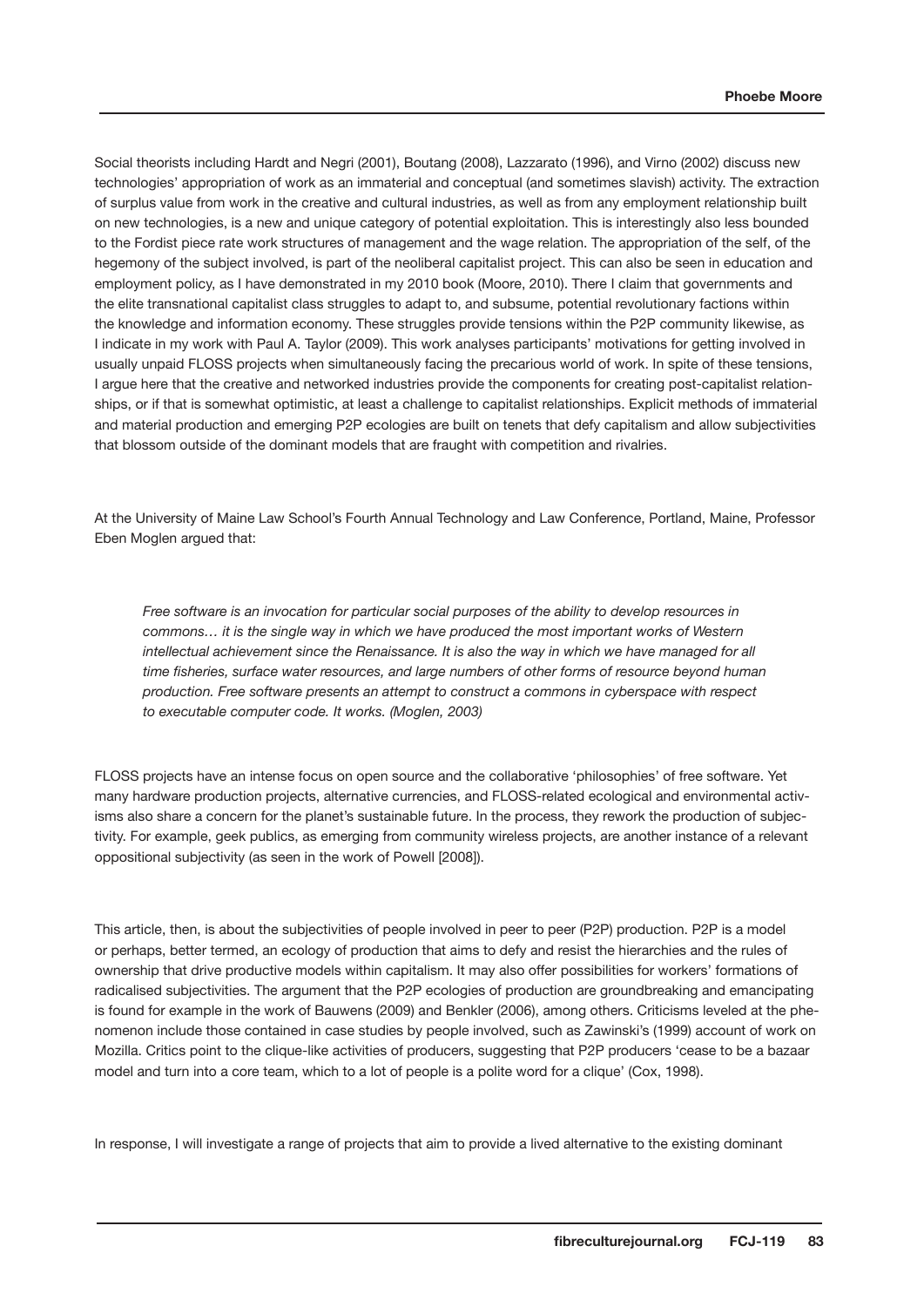modes of capitalist production. These provide an alternative model, better termed an 'ecology'; not a *model of*  capitalism, but an *ecology* of potential post-capitalism. The increasingly successful ecologies of cooperative and collaborative production have become a threat to globalised information capitalism, as much through contributors' value systems as through material outputs. In this sense, the global capitalist passive revolution that I have identified in other work (Moore, 2007, 2010) is likely to be challenged.

I look at the media ecology or 'ecosophy' of P2P software and hardware production as something that begins with people's subjectivities, is perpetuated and reproduced by subjectivities-in-common, and becomes the core for a potential revolution. Networked communities of P2P production are, in the sense of free software, virtual.These groups are made up of geeks, artists, hackers, designers, carpenters and programmers, all of whom are committed to a radical ecology based on tenets that defy the proprietary and competitive relations that dominate the majority of productive relationships in the current, seemingly post-industrial, digital age. P2P production communities are composed of the following three dimensions: social relations, human subjectivity and the environment (see Guattari, 2008, for a breakdown of these categories). It is the new configuration of the relations between these that could effectively challenge existing hegemonic social relations of production. So this article first looks at how critical theorists may understand the relationship between P2P activity and the subjectivities formed within networks. More specifically it looks to the way the objectives of producers and artists affect the development of subjectivity within recursive communities. The article then looks at the activities within communities of the software and hardware producers themselves.

#### **Considering Subjectivities**

Conceptions of how subjectivities are formed are now dramatically altering in the light of developing technologies and the new ways in which people interact with technology. The dark side of this, reflected in government policy, is not the only dimension of this transformation. In fact, there is an emancipatory potential within relationships that can now be established with the new uses of technology, and with new patterns for governance outside old industrial capitalist hierarchies. On the other hand, attempts to harness the potential for revolution, evident within the P2P production movement which I discuss in following sections, are also increasingly evident in government policy that tries to dictate and define subjectivity through educative means. The struggles over the vectors of subjectivation involved, as discussed in Guattari (2008) and Colman (2008) are, as Goddard states in the present volume, part of a 'mental ecology in which sensibilities, intelligence and processes of desire take place'. This is thus also the 'site where politics take place' (Goddard in this issue).

If P2P production becomes an alternative and revolutionary space, it will be via the possibilities for the formations of revolutionary subjectivities that may emerge as people become increasingly involved in 'passionate work' in the digital and cultural economies (McRobbie, 2009: 123) where this kind of production occurs. This could ultimately involve challenging global capitalist hegemony,not only through a new distributed aesthetics but also new affective subjectivies. The subjectivity as well as social status of the capitalist him/herself is challenged with competing collaborative forms of subjectivity. As these new types of self identifications are developed within organic social movements, transformation becomes increasingly possible.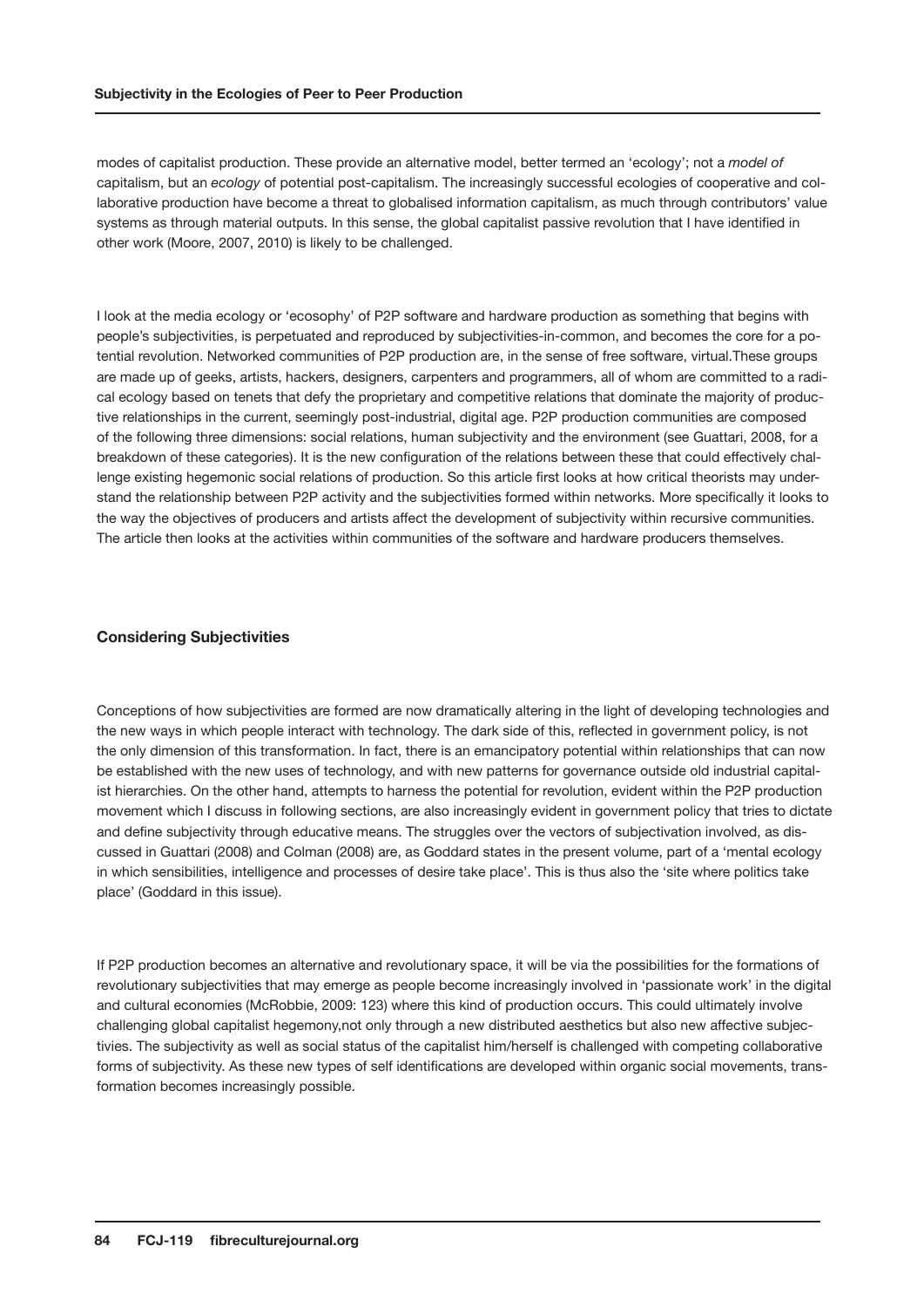Here Matthew Fuller's (2005) provocative adaptation of the concept of media ecology is useful. Fuller refers to media *ecologies* that allow for more dynamism between the relevant components, relationships and methods by which ecologies are co-created, often in response to a perceived absence of something in society, or as an attempted response to perceived social violence. For Fuller, for example, pirate radio emerged in the context of people's desire for fringe cultural expression and for multiplicities emerging from 'multiple networks of production, multiple locations … multiple media forms … sustained by scenes and rhymatic drives that refuse to give in' (2005: 52). Rather than the traditional static relationships of mainstream media such as broadcaster/audience, producer/consumer, manager/managed, these new media ecologies allowed people the space for self expression and thus creation of alternative subjectivities, as well as potentials for the transformation of the world around them with the use of technologies.

To elaborate the potentials in new subjectivities in this context, one can turn to Deleuze and Guattari's (1987) adaptation of Foucault's treatise on subjectivation, or the process of becoming subject, as a biopolitical power struggle. To challenge the 'major crisis of our era', Guattari emphasises that we need to work together to cultivate:

· A nascent subjectivity

- · A constantly mutating socius
- · An environment in the process of being reinvented. (2008, 45)

Here, I intend to look at a lived example of the commons to identify how the multitude may express itself in a potentially subjectively revolutionary ecology, wherein production of the self can be owned separate to the results of interpellation, where capitalism is no longer the horizon of subsumption and where multiplicity can become both singular and shared in a way that disrupts the contemporary hegemony of capitalist norms, such as the proprietary ownership of ideas within digital production.

However, this mode of aesthetico-political subjectivity differs from the more celebrated forms of 'creative freedom'. Most critical theorists have viewed aesthetics as a domain reserved for artists and 'creatives', and this paralysis continues in the work of Richard Florida and Charles Leadbeater, 'insiders' who busily decide on best working practices and design the future of work (Amoore 2006, 26), and who have celebrated promises in which 'creative freedom, design stardom, and self-expression drives designers to work in temporary or freelance jobs and to forgo financial security thus feeding capitalism an endless supply of young, fresh talent' (Turner-Rahman 2005). As Witheford points out however 'inside this bourgeois dream lie the seeds of a bourgeois nightmare' (1999, 5-6). McRobbie (2002) and Amoore (2006) note that this exhilarating promise in practice facilitates the capitalist project and makes it difficult for workers to unionise and thus to protect themselves.

On all nodes of the spectrum from the far right to the radical left, changes to the workplace, the removal of job security and casualised professional work alongside widespread casualisation, and the rise of flexibilised precariat maintenance and/or types of service work, are issues that have been associated with the rise of technological developments during what has been called the age of information, 'new times', the global knowledge-based economy, high-technology societies, technetronic societies, and so on. Capital has been able to reinvent and 'socialise' itself in these contexts, as seen in the restructuring of education around a perceived ideal type of employable and socialised worker. The result is that we are seeing a conscious fusion of capital with society that can have a range of affects on people surviving within its grip.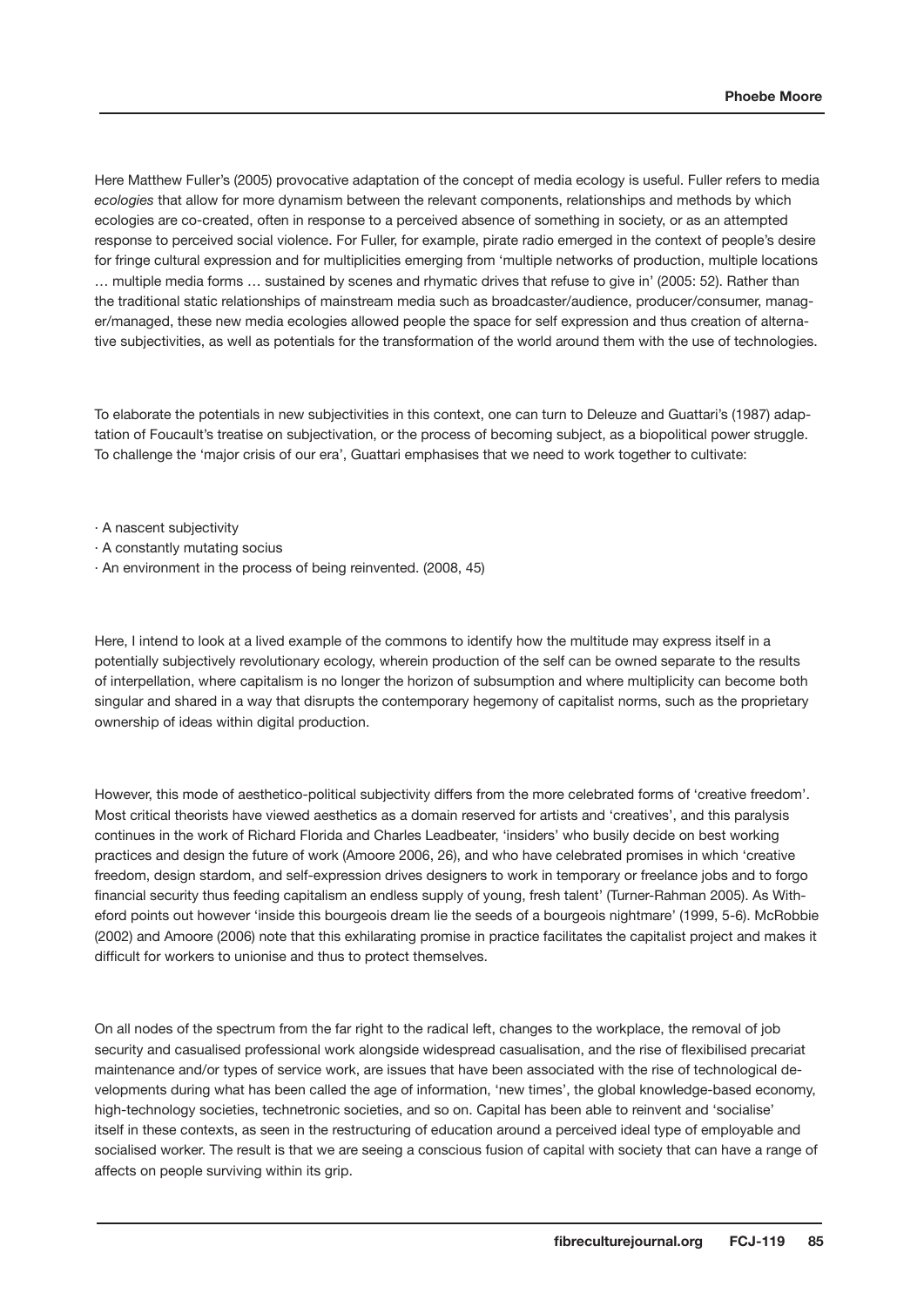In this situation, labour has supposedly become dematerialised, through the elimination of skill as tangibly measured and explicitly identified with the producer herself. This is a contemporary continuation of the capitalist project of alienation. In addition, work is removed from fixed capital through the transference of the practices involving owned property into unprecedented arenas of commodified knowledge by way of information technologies. Labour power is thus removed from the factory and immaterialised through deterritorialisation, which is the 'disconnection of the conscious organism from its identity code, the effect of non-acknowledgement of the imaginary' (Berardi, 2009: 150). With identity and thus representation removed, cognitive work appears to exist in direct competition with the computer. Post-Fordist capitalism realises Stalin's formula: 'man is the most precious capital' (cited in Gorz, 1999: 6). The individual is now expected not only to work, but also to valorise his/her own work, and to become a competitive entity with capital itself through the incorporation of his/her own subjectivity into the practice of work.

The infatuation with a new creative world of work or 'playbour' hints toward a seeming turn from labour in the traditional model wherein surplus value is owned by capitalists. Theorists of cognitive capitalism suggest that knowledge workers are expected to contribute endlessly to value creation by way of personally directed lifelong learning and mass intellectuality. Virno and the advocates of *operaismo* note that work is not just alienated from the producer in the capitalist relationship of production, but in fact, life is completely subsumed by work (2002). The Italian 'workerists' disagreed with Gramsci's thesis on the war of position (which loosely, is the idea that positioning one's strategic advantage is as important as the attack) and instead advocated direct action: the *multitude* that results is a movement that will enact radical transformation and change through a radical configuration of subjectivities. While this movement has differences with Gramscian theories of power, the commitment to ideas and emancipatory possibilities located within the superstructure are shared. [1]

A growing population of over-qualified, highly skilled individuals now work in the 'internal margins', or the internal ghettos, that line the sidestreets resulting from a growing lack of stable employment within the market for knowledge workers. As a result of the emerging impermanence of work, and as knowledge becomes increasingly commodified, several contradictions have emerged. For example, 'reflective statements' and cognitive scaffolding (Pedagogy for Employability 2006) are prioritised over recursive community building, or commons based production. Assumptions extend into the realm of people's abilities and skills, despite the difficulties that knowledge work poses for traditional distinctions between the objective or technical skill needed for task related work and the subjective, social capabilities that are now increasingly measured by employers in a 'war for talent' (Brown and Hesketh, 2004: 65-88).

### **Peer Production and the Commons**

The peer to peer production movement originated in the Free Software and Hackerspace communities.These communities represent a social movement to an extent, although 'movement is an awkward word; not all participants would define their participation that way' (Kelty 2008, 113). Some people participate because this is is a 'pragmatic methodology' that shares 'practices first and ideologies second' (113). Nonetheless, FLOSS and the open hardware community is composed of some radical people who are committed to explicitly go beyond the strictures of capitalist production processes in a way that can overcome the measures of value that have controlled the employability (and thus subjectivity) discourse until now. While government led employability and skills campaigns have created a specific ideologue of the seemingly employable worker, the peer production protocol is composed by an ecology of interactivity that offers an alternative set of practices to capitalism. This is an ecology in which people are seen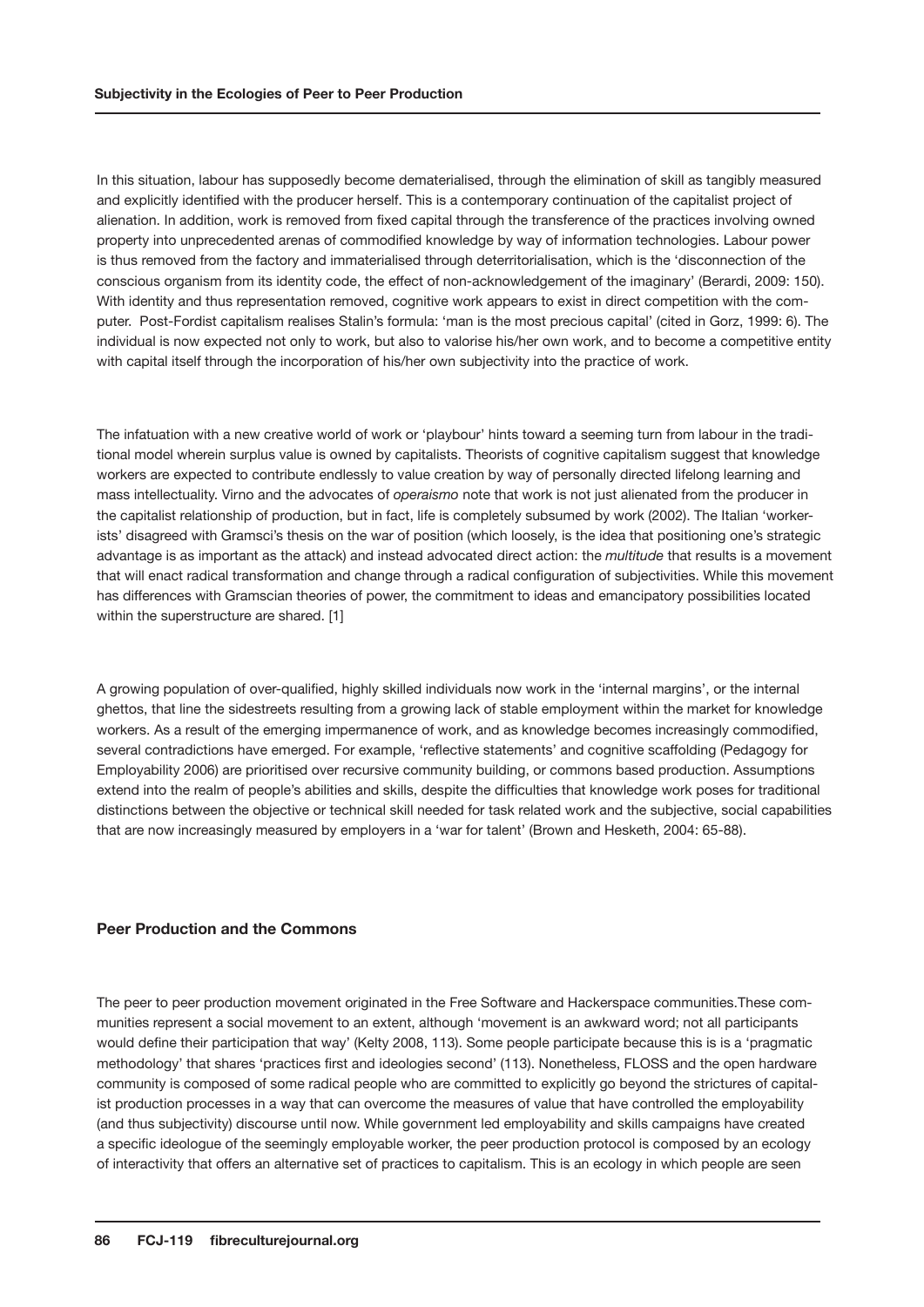to be free to individually and/or collaboratively and cooperatively identify subjectivity, or subjectivities, that are not confined to the straightjacket of competition, profit and proprietary-driven action, or the associated values these activities require.

Yet where are P2P collaborative spaces in today's real world? These include Media labs based on the model of Access Space or the Brasilian Pontos de Cultura programme, which have applied the P2P approach on a national scale; coworking spaces and social media cafes (like London's Tuttle Club); Fab Labs for manufacturing, found in locations as diverse as Iceland and Afghanistan; Vinay Gupta's Hexayurt project; Studio spaces like TenantSpin, the micro-TV station in Liverpool based in a flat in a towerblock; Hackerspaces; Community Media (Hine 2009); and Intentional Communities which include 'ecovillages, cohousing communities, residential land trusts, communes, student co-ops, urban housing cooperatives, intentional living, alternative communities, cooperative living, and other projects where people strive together with a common vision' (Intentional Communities 2010). These radical spaces are based on the following principles as set forward by the P2P Foundation:

*Our mission is to extend the Open Source model to the provision of any goods and services—Open Source Economics. This means opening access to the information and technology which enables a different economic system to be realized, one based on the integration of natural ecology, social ecology, and industrial ecology. This economic system is based on open access—based on widely accessible information and associated access to productive capital—distributed into the hands of an*  increased number of people. We believe that a highly distributed, increasingly participatory model of *production is the core of a democratic society, where stability is established naturally by the balance of human activity with sustainable extraction of natural resources. This is the opposite of the current mainstream of centralized economies, which have a structurally built-in tendency towards overproduction. (P2P Foundation 2009)* 

These post- or alternate-capitalist suggestions for communities that are dedicated to the 'commons' are claimed to be far more resilient to capitalist subsumption than previous communities. While market-based capitalism is based on the private ownership of the means of production and hierarchically organised corporations, this new ecology is based on shared ownership and shared upgrading/product development rights, and therefore activities that by their very nature do not permit proprietary behaviour. This movement recognises that workers are becoming increasingly empowered, a group who 'unlike factory workers basically own or control their own means of production: i.e. their brains, computers, and access to the socialised network that is the internet' (Bauwens 2009, 2). They are thus able to create scenarios or ecologies of co-creation which are decidedly 'not just about firms improving their social marketing, open innovation, community-building and learning efforts to generate new proprietary and valuable knowledge with/from their customers' (Lawer 2009). These self-organising communities impose a threat to the hegemony of the traditional firm, and because of their radical organization by way of non-market production 'there is a limit to how far such firms can "own" channels of knowledge production and are able to manage engagement when they apply a market-based logic and its associated capabilities' (ibid., citing Benkler, 2006).

People who are interested in co-creation and peer production are labouring and producing in a way that should not be treated as a curiosity or as a fad. Passionate and intelligent people living in a multitude of locations are volunteering online, for example, to co-author Wikipedia, thereby constituting a collective challenge to classical regimes of knowledge production and verification (Benkler 2006, 5-6). What we are seeing is a 'new mode of production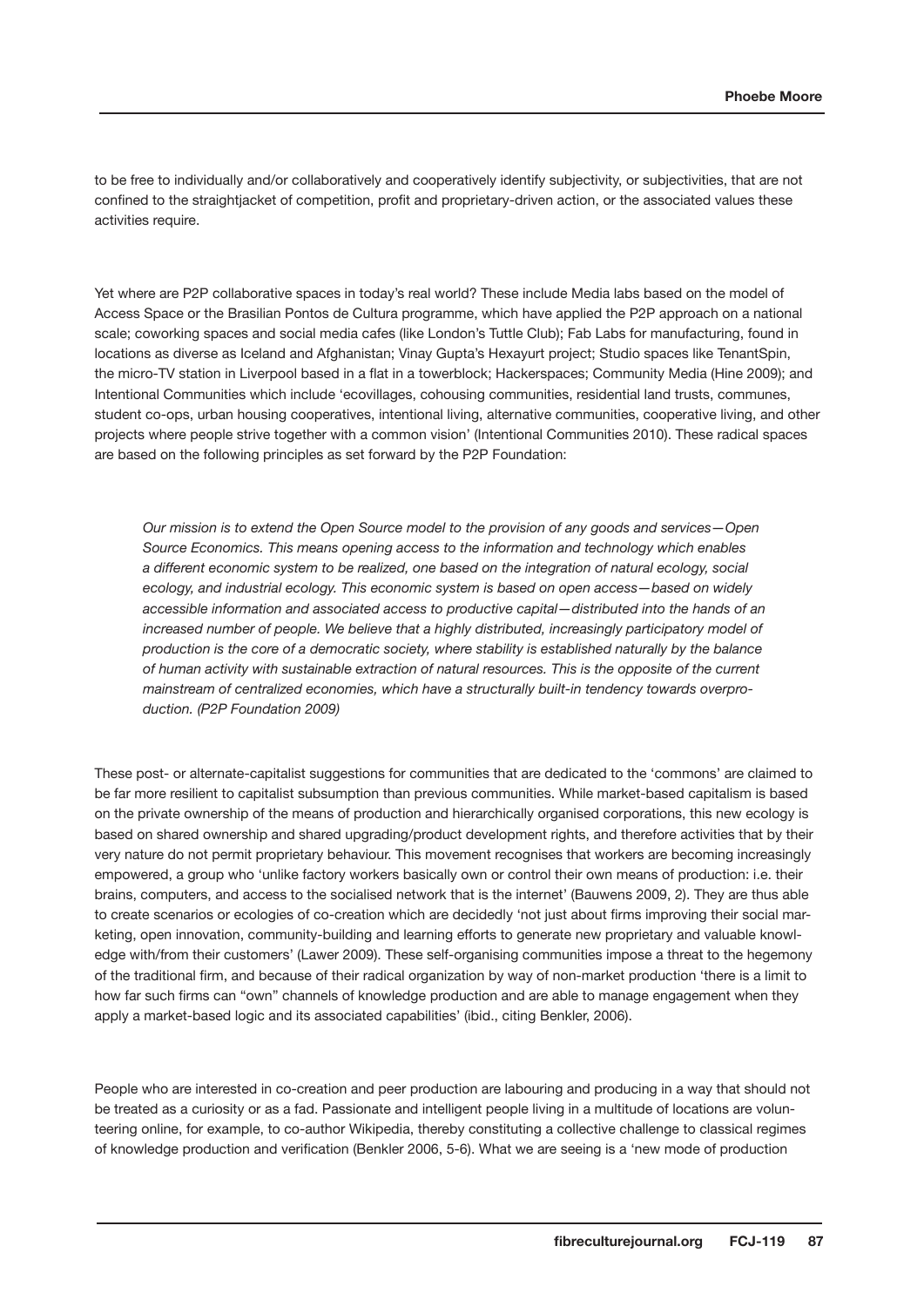emerging in the middle of the most advanced economies in the world' (ibid.). This ecology of production poses a real threat to the current dominant mode and people involved are increasingly able to circumnavigate the supposed reflexive requirements for preparing themselves to become and remain employable. The autonomous worker of a networked information economy, as well as the producers of open manufacture based communities, have unprecedented power to cooperate across open spaces that were previously unavailable in the factory. Without a wage relation between the traditional definitions of employee and employed, the possibilities begin to emerge for overcoming the fundamental strictures of the capitalist employment relationship. The cultures that have emerged from this process have been discussed as being more truly democratic for nearly a decade. Both consensus and democratic means are used to lead towards becoming more fully individual or self-governing. This means using consensus or democratic means for vital infrastructure; the best and most widely adopted outcomes are from the adaptive systems created that enable an individual freedom of adaptation, without the knowledge of or permission by core developers, as these adaptations do not endanger, but merely enrich, the core design. Peer production holds the possibility for a 'genuinely new form of production' that is based on 'permission-less self-aggregation around the creation of common value' (Bauwens 2009).

Bauwens (2009) separates the terms peer production, peer governance and peer property to give a 'beginner's guide' to the political economy of P2P production:

1) peer production: wherever a group of peers decided to engage in the production of a common resource 2) peer governance: the means they choose to govern themselves while they engage in such pursuit 3) peer property: the institutional and legal framework they choose to guard against the private appropriation of this common work; this usually takes the form of non-exclusionary forms of universal common property, as defined through the General Public License, some forms of the Creative Commons licenses, or similar derivatives.

These practices differ significantly, indeed almost diametrically, from the traditional versions of firm-based capitalist exchanges and production. Participants are involved in constructing and reconstructing intentionally radical economic and social situations. The management and governance of related projects needs to be critically examined to assess to what extent community-based ecologies found within the FLOSS community can challenge the traditional understanding of property rights, ownership, motivation, complexity and the 'human firm' (Tomer, 1999) along with challenges to rational actor and corporate models. The community-based movement is linked to the re-creation of subjectivities that exist outside of capitalism, can produce its own economic 'truth' regime of value, and has begun to display significant possibilities for challenging the dominance of competitive capitalism. Yet the cultural and macro-structural properties of community-based ecologies of work must be contrasted to those of the firm to discern their relevance and implications for broader ethico-political changes within and across societies. For instance, in the present volume, Parikka refers to the emerging media ecological methodologies that can identify and outline 'subjectivities that do not follow the normal definitions of subjectivities based in consciousness, morals, or for example human sociality, but .. a more radical material relationality and sociability' (Parikka in this issue). In particular, the emerging open hardware community demonstrates the complexities and the potential revolutionary dimensions of 'radical material relationality and sociability'.

P2P production has been able to bring together the otherwise differently developed Free Software Foundation (FSF) and the open source movement, and now the open source hardware creating community. The latter are, for example, committed to OHANDA, which is a database of design repositories allowing collaboration, strictly operating under the GPL and copyleft licensing in hardware production projects (Powell 2011). Collaborative practices give each group of producers a subversive framework for knowledge sharing and a radical space to express subversive identities that reject competitiveness and obsessive individualism. This ecology potentially overthrows, or at least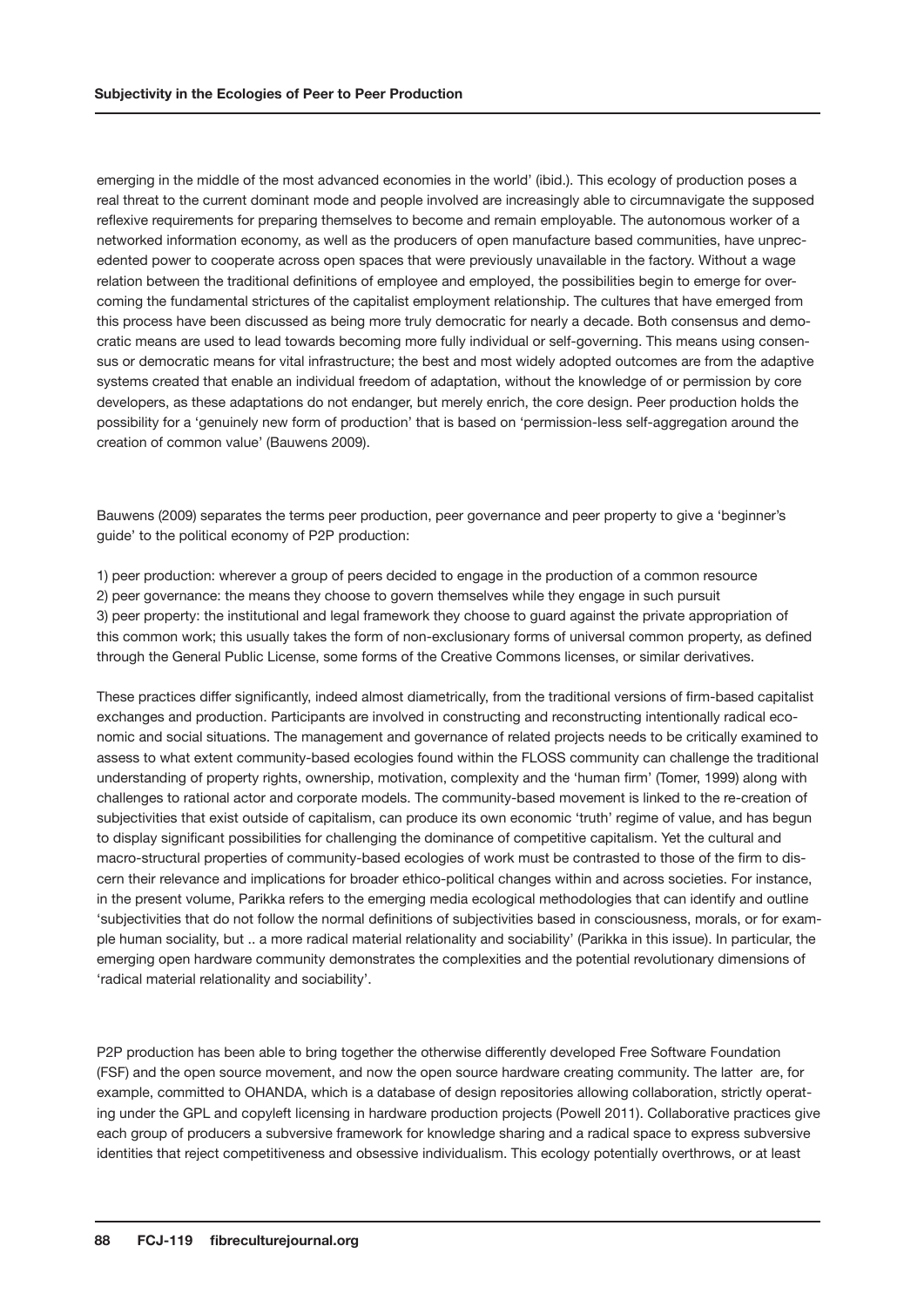dramatically challenges, the current dominant model of flexibilised subjectivities which are positioned around capitalist norms. Weber shows that 'authority within a firm and the price mechanism across firms are standard means to efficiently coordinate specialised knowledge in a complex division of labour—but neither is operative in open source' (Weber 2004). Yet without guaranteed wages, what are the incentives for participation and contribution? These key differences noted in participant subjectivities could indeed be the key for overthrowing the capitalist wage relationship. People within the P2P ecologies for production see themselves as autonomous producers, without the pressure of a boss and thus the capitalist employment relationship is removed. Where is the 'boss of it all' in open ecology communities? Indeed, it exists within subjectivities. While workers' knowledge within capitalist companies automatically becomes the intellectual property of employers, the FSF and FLOSS and open hardware ecologies allow a level of personal 'possession' of the product and through this formation of revolutionary subjectivities and thus the self. The recursive commons is born.

Several P2P hardware projects have emerged in recent years. These include the work of Smari McCarthy, Director of Taj Fab Lab in Jalalabad, Afghanistan and native of Iceland, and Xavier Leonard, who run the following projects and Fab Labs:

- Peer escrow identity management system
- Crowdsourced democracy system
- Mutualist monetary system
- Economic information system (CyberSyn inspired)
- Natural resource mapping system
- Arbitrary arbitration protocol
- Peer-to-peer education system
- Distributed Healthcare system
- Executive authority management

Fab Labs and related projects include:

- Vestmannaeyjar Iceland Fab Lab
- FabFi wireless project
- Afghanistan Fab Lab
- Open Manufacturing
- FOME
- Icelandic Society for Digital Freedoms

Other projects include the Manchester FabLabs project initiated by Dr. Eddie Kirkby and others, overseen by the Manufacturing Institute in Manchester. Based within the Chips Building in Manchester's New Islington area, this is the 35th Fab Lab in the world. Haydn Insley acts as Charity Project Manager. As reported by Parley (2010), Julie Madigan who is the Chief Executive of the Manufacturing Institute claims 'this is an opportunity to broaden our innovation base and increase crucial invention skills. It is a proven grass roots approach that will directly benefit the economy and different parts of the community'.

Another example is Paul Hartzog and Sam Rose's involvement in the establishment of another project entitled '21st Century Wealth-generating Ecologies and an Infrastructure for Open Everything' (Hartzog and Rose 2009). Then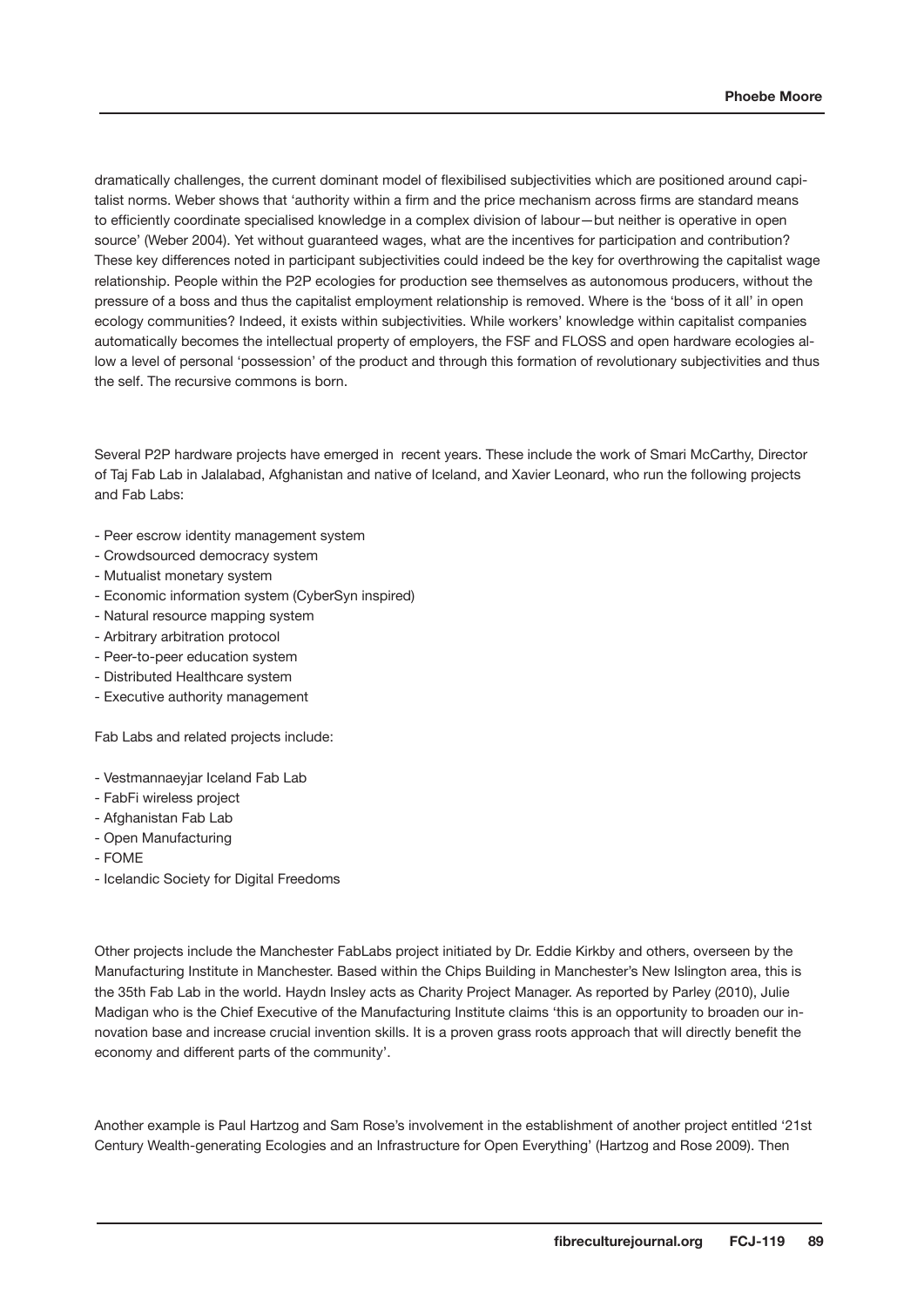there is Dr. Marcin Jakubowski's work as Director for Permaculture and Open Manufacturing, which is the basis for his Factor E Farm Project using peer production methodologies. Factor E Farm is an experiment of putting theory into practice. Dr. Jakubowski and several others have been applying P2P methodologies and codes of practice to their work since the Farm's inception. The aim is to create a 'global village construction set' and these activists are 'refining existing technologies and techniques into simple, easily replicated, open source designs with closed, zero-waste resource cycles' (ibid.). P2P workers in these communities claim to control their own manufacturing and production and see this as a crucial step toward a post-capitalist world. 'By our analysis, most of the technologies needed for a sustainable and pleasant standard of living could be reduced to the cost of scrap metal + labor. There is immense potential for social transformation once this technology is fully developed for building interconnected self-sufficient villages, since people will be freed from material constraints and able to seek self-actualization' (ibid).

Open Source Ecology is another P2P hardware project that calls itself 'a movement dedicated to the collaborative development of the world's first replicable, open source, modern off-grid "global village". By using permaculture and digital fabrication together to provide for basic needs and open source methodology to allow cheap replication of the entire village, we hope to empower anyone who desires to move beyond the struggle for survival and evolve to freedom' (Open Source Ecology 2009).

The Open Ecology peer production collaboration cycle and methodology is the following:

- Feedback throughout
- Fabrication, potentially in distributed locations
- Resource donations
- -Quality markup technical drawings
- -3D computer models
- -Economic analysis
- -Further design
- -Worknet workspace as initial development, ending in dedicated wiki webspace
- -Technology administrator: for each product (ibid.)

These projects are far more than research and development activities for digital neoliberal capitalism, despite the well documented and at times successful mainstream attempts at subsumption. Within the hardware community, from the nascent stages of design and creation there is a strong commitment to collaboration and the commons. As such, these communities pose a significant challenge to post-Fordist capitalism. They go beyond the limits of preceding free software movements, due to their materiality and their capacity to generate full post-capitalist ecologies. These have a sustainability and fuller embodiment of all dimensions of sociality, beyond the limitations of free software.

Many of the people working in the commons, in both software and hardware production, are dedicated to taking the means of production away from the elite digerati as well as the corporate moguls who are the most recent reactionary examples of Gramsci's organic intellectuals (Gramsci 1971) [2]. This is despite the fact that the idea of the ecology has been integrated at some points into management discourse and cybernetics [3]. However, a real battle has begun between management interpretations of ecologies and those who intend to challenge a managerialist policy that, as stated, is becoming increasingly invasive and biopolitical. A revolution of subjectivity is needed, along the lines we have begun to see in the terms described in this article. This needs to create environments in which people can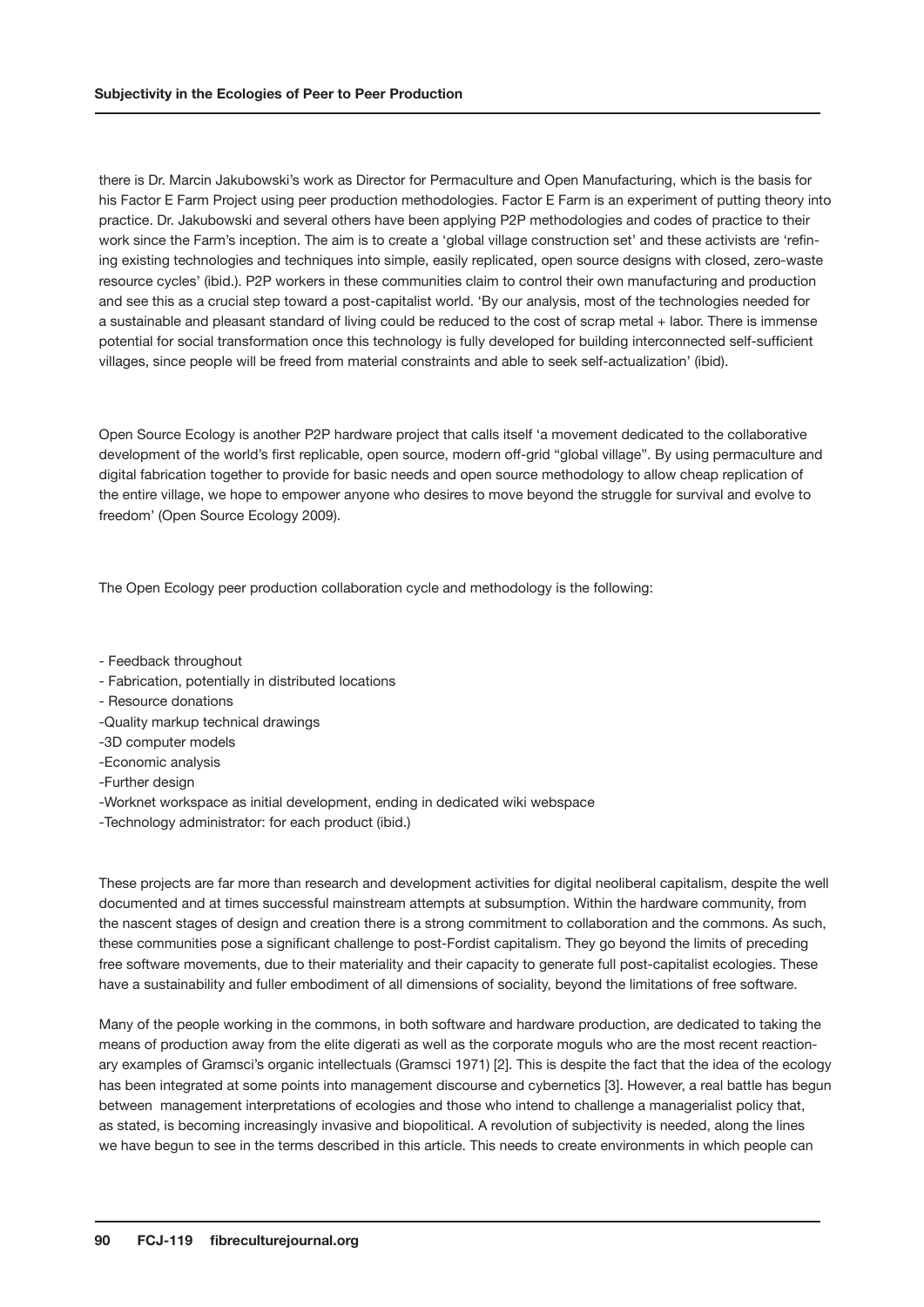labour and live in an interdependent and self-sustaining way, outside of capitalist modes and means of production. Can P2P production values change users' incentives, directing these towards participation in form of production that transcend competition, ownership, and profit seeking?

#### **Towards a Conclusion**

The emerging P2P ecology allows us to open a critical perspective on the technological determinism and privileging of technical innovation that now pervades contemporary neoliberal digital capitalism. Indeed, this ecological change within social and technological relations coincides with these contemporary modalities of production, seen in dominant and pervasive enterprise initiatives in every labour sector in the neoliberal era. Can the emergence of P2P participants' battle with capital transform the traditional hierarchies that characterised sites of production typical of the industrial age? The contemporary post-capitalist ecology I have described here does seem to allow workers to arrest their own self-management. They return to a situation wherein people can formulate revolutionary subjectivities and own their labour and means of production, rather than continue to be subordinated to hierarchies and deterministic views of technology and progress. The self-organising communities of peer production threaten the status quo by taking ownership of the means and modes of production. This also involves rethinking ecologies of production , beginning with the structuring of capital output into a commons from which to adopt and adapt, whether personally or communally, through the use of the General Public Licensing model which renders intellectual property obsolete.

Through 'commoning' and through the production of open software and hardware and related alternative protocols, it has become possible to challenge capitalism. Capitalist elites do counter this, cutting through the aesthetic veneer that advances the autonomous affective self (Colman, 2010: 3). Yet the peer production movement, as media ecology, still poses an active, potentially revolutionary challenge to the contemporary post-industrial project of capitalist subsumption.

#### **Endnotes**

[1] Neo-Gramscians (Bieler, Cox, Gill, Moore, Morton, Worth, etc.) have given Gramsci's theories an international dimension, and their work provides analyses of how ideas are made concrete and hegemonic, and how they continue to prevent revolution.

[2] Bearing in mind that 'organic' in this sense is not the organic we often think regarding pesticide free, genetically authentic gardens or all-natural foods and so on. Gramsci means that the elite are as capable of planting what might appear to be radical ideas as revolutionaries or subversives are, and have been able to cultivate their own species of intellectuals through forming corporate links and building alliances in ways that fuel capitalism.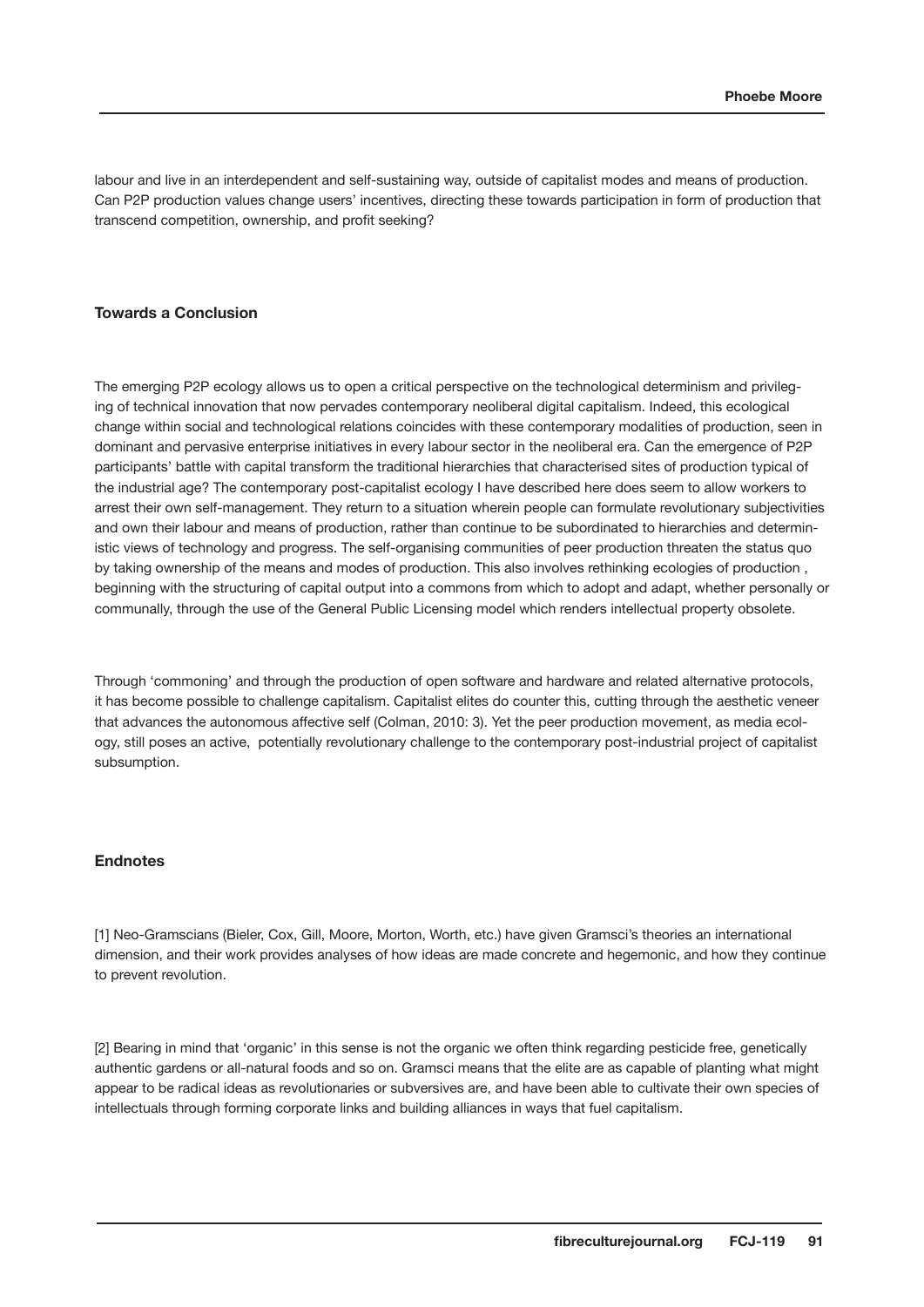[3] Lovink (2004) argues that the Internet and new media have both frightened and excited capitalists: frightened because it is in many ways still unexplored territory and provides a space that is less familiar with copyright and intellectual property restrictions; but also excited about the profit making implications.

#### **Acknowledgements**

I would like to thank Alison Powell, Felicity Colman, Michel Bauwens, Jussi Parikka, Michael Goddard, Smari Mc-Carthy, Matthew Fuller, Athina Karatzogianni and George Dafermos for their generous comments, guidance, and support throughout the writing of this article.

#### **Biographical Note**

Phoebe has two interrelated research interests: international labour struggle; and post-capitalist models for sociopolitical economies that can resolve labour struggle, some of which are found in digital communities. Her recent research monograph entitled The International Political Economy of Work and Employability (Palgrave, Aug 2010) examines the effects of global shifts to a knowledge-based economy on people, using comparative studies of policy and the related 'employable' subjectivity and personality ideal types. Previous publications include 'UK Education, Employability, and Everyday Life' (Journal of Critical Education Policy Studies (2009) 7(1); and a co-authored piece with Paul A. Taylor entitled 'Exploitation of the Self in Community-Based Software Production: Workers' Freedoms or Firm Foundations?' Capital and Class (2009), 97: 99–120.

#### **References**

Amoore, Louise. 'Invisible Subject(s): Work and Workers in the Global Political Economy' in Matt Davies and Magnus Ryner *Poverty and the Production of World Politics: Unprotected Workers in the Global Political Economy.* Palgrave Macmillan 2006: 14 – 37.

Bauwens, Michel. 'The Emergence of Open Design and Open Manufacturing', *We-Magazine 2* (2009), http://www. we-magazine.net/we-volume-02/the-emergence-of-open-design-and-open-manufacturing/

Benkler, Yochai. *The Wealth of Networks: How Social Production Transforms Markets and Freedom*. New Haven CT and London: Yale University Press, 2006.

Berardi, Franco 'Bifo'. *Precarious Rhapsody: Semiocapitalism and the pathologies of the post-alpha generation.* London: Minor Compositions, 2009.

Boutang, Yann Moulier. *Le capitalisme cognitive.* Amsterdam and Paris: Editions, 2008.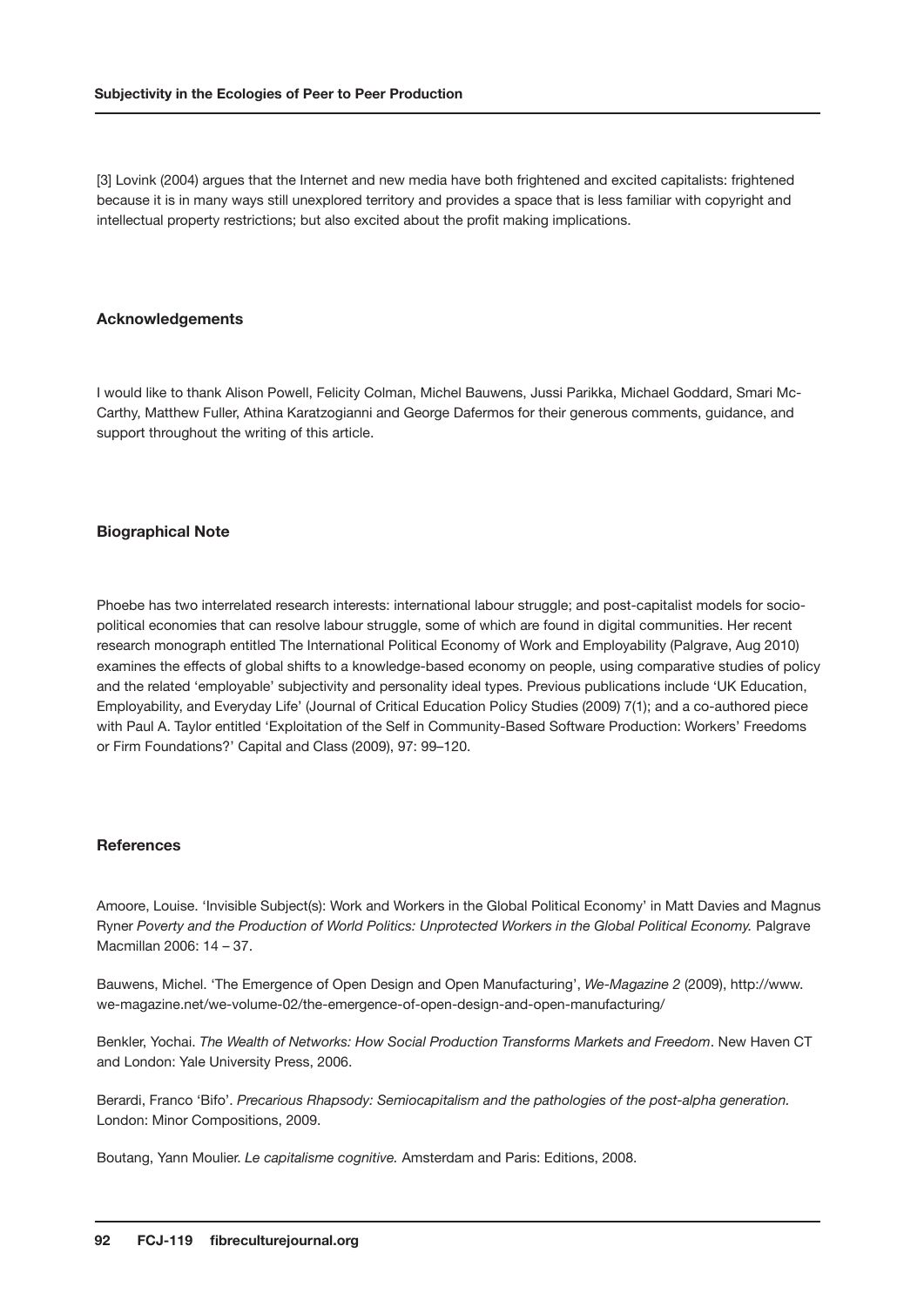Brown, Phillip and Antony Hesketh.*The Mismanagement of Talent: Employability and Jobs in the Knowledge Economy*. Oxford: Oxford University Press, 2004.

Bruff, Ian. 'The Totalisation of Human Social Practice: Open Marxists and Capitalist Social Relations, Foucauldians and Power Relations', *The British Journal of Politics and International Relations* 11. 2009: 332 – 351.

Colman, Felicity J. 'Affective self: feminist thinking and feminist actions', in *Contemporary French and Francophone Studies*: Site 14: 5 . 2010.

Colman, Felicity J. 'Affective Vectors: icons, Guattari, and art', in Simon O'Sullivan and Stephen Zepke (eds). *Producing the New: Deleuze, Guattari and Contemporary Art,* London: Continuum Press, 2008: 68-79.

Colman, Felicity and Christian McCrea 'Gestures towards the Digital Maypole' *The Fibreculture Journal Issue 6* 2005, http://journal.fibreculture.org/issue6/issue6\_colman.html

Cox, Alan. 'Cathedrals, Bazaars and the Town Council' *Slashdot* post 13 October 1998, http://slashdot.org/features/98/10/13/1423253.shtml

Dahlander, Linus. 'Relationships between open source software companies and communities: Observations from Nordic firms' *Research Policy 34* 2005: 481–493.

De Angelis, Massimo. 'The Production of Commons and the "Explosion" of the Middle Class' 2009, http://www. taller-commons.com/downloads/angelis.pdf

De Angelis, Massimo. *The Beginning of History. Value Struggles and Global Capital*. London: Pluto Press, 2007.

Deleuze, Gilles and Felix Guattari*. A Thousand Plateaus* trans. Brian Massumi. Minneapolis: University of Minnesota Press, 1987.

DiBona, Chris, Sam Ockman, and Mark Stone. *Open Sources: Voices from the Open Source Revolution.* Pennsylvania: O'Reilly and Associates Inc., 1999.

Dyer-Witheford, Nick. Cyber-Marx: *Cycles and circuits of struggle in high-technology capitalism.* Illinois: University of Illinois Press, 1999.

Elliot, Margaret S. and Walt Scacchi. 'Free Software Development: Cooperation and Conflict in a Virtual Organisational Culture' in Stefan Koch (ed.), *Free Open Source Software Development.* Hershey, Pennsylvania: Idea Group Publishing, 2004: 152 – 173.

Free Software Foundation, 'Overview of the GNU System' 27th September 2005 http://www.gnu.org/gnu/gnuhistory.html

Fuller, Matthew. *Media Ecologies: Materialist Energies in Art Technoculture*. Massachusetts: MIT Press, 2005.

Gorz, Andre. *Reclaiming Work: Beyond the Wage-based Society*, Cambridge: Polity Press, 1999.

Gramsci, Antonio. *Selections from the Prison Notebooks*. London: Lawrence & Wishart, 1971.

Guattari, Felix. *The Three Ecologies.* London: Continuum, 2008.

Hardt, Michel and Antonio Negri. *Empire.* Massachusetts: Harvard University Press, 2001 reprint edition.

Hartzog, Paul and Sam Rose. '21st Century Wealth-generating Ecologies and an Infrastructure for Open Eve-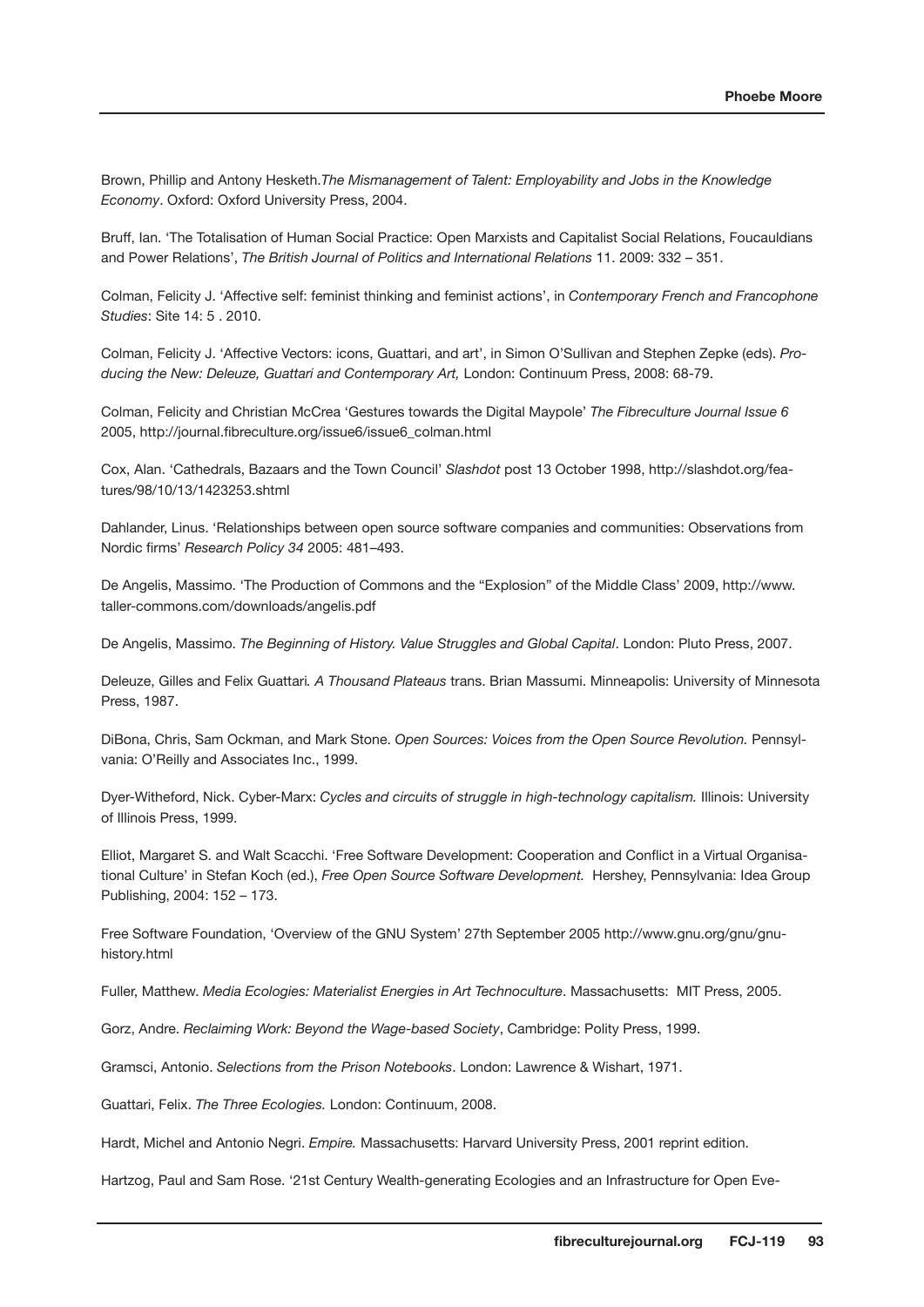rything,' paper presented at Media Ecologies and Postindustrial Production conference at University of Salford, Manchester, 3rd November 2009.

Hine, Dougald. 'The Future of Unemployment: The Situation' Agit8 09/02/09. http://agit8.org.uk/?p=307

Intentional Communities 2010, http://www.ic.org/Intentional Communities 2010.

Kelty, Christopher M. *Two Bits: The Cultural Significance of Free Software.* North Carolina: Duke University Press, 2008.

Kelty, Christopher M. 'Geeks, social imaginaries, and recursive publics' , *Cultural Anthropology 20*. 2006: 185-214.

Kling, Rob and Suzanne Iacono. 'The Mobilisation of Support for Computerization: The Role of the Computerization Movements' *Social Problems 35.3* 1988: 226-242.

Lawer, Chris. 'Market and Non-market Co-creation' in *The Empty Whitecoat*, 9th April 2009, http://chrislawer.blogs. com/chris\_lawer/2009/04/market-and-nonmarket-cocreation.html

Lazzarato, Maurizio. 'Immaterial Labour' in Paolo Virno and Michael Hardt (eds). *Radical Thought in Italy: A Potential Politics*. Minneapolis: University of Minnesota, 1996, 133 - 150.

Lovink, Geert. *Uncanny Networks: Dialogues with the Virtual Intelligentsia.* Cambridge, Massachusetts: The MIT Press, 2004.

McRobbie, Angela. *The Aftermath of Feminism: Gender, Culture, and Social Change.* London: Sage, 2009.

McRobbie, Angela. 'From Holloway to Hollywood? Happiness at Work in the New Cultural Economy', in Paul Du Gay and Michael Pryke (eds). *Cultural Economy,* London: Sage, 2002, 97 – 114.

Moglen, Eben. 'Freeing the Mind: Free Software and the Death of Proprietary Culture.' Keynote address at the University of Maine Law School's Fourth Annual Technology and Law Conference, Portland, Maine (June 29, 2003), http://old.law.columbia.edu/publications/maine-speech.html

Moore, Phoebe. *An International Political Economy of Work and Employability.* Basingstoke: Palgrave Macmillan, 2010.

Moore, Phoebe. Globalisation and Labour Struggle in Asia: A Neo-Gramscian Critique of South Korea's Political Economy. London: I.B. Tauris, 2007.

Moore, Phoebe and Paul A. Taylor 'Exploitation of the Self in Community-based Software Production - Workers' Freedoms or Firm Foundations?' *Capital and Class 97* 2009: 99 – 120.

Open Source Ecology. http://openfarmtech.org/index.php?title=Main\_Page

P2P Foundation, 'Open Source Ecology'. http://p2pfoundation.net/Open\_Source\_Ecology

Parley, Martin. 'FABricating freedom – UK's first Fab Lab', *ParleyMaterialsWorld Magazine*,01 Jun 2009 http://www. iom3.org/news/fabricating-feedom-uks-first-fab-lab-opens-manchester

Pedagogy for Employability Group. Higher Education Academy/Enhancing Student Employability Coordination Team (ESECT) (2006).